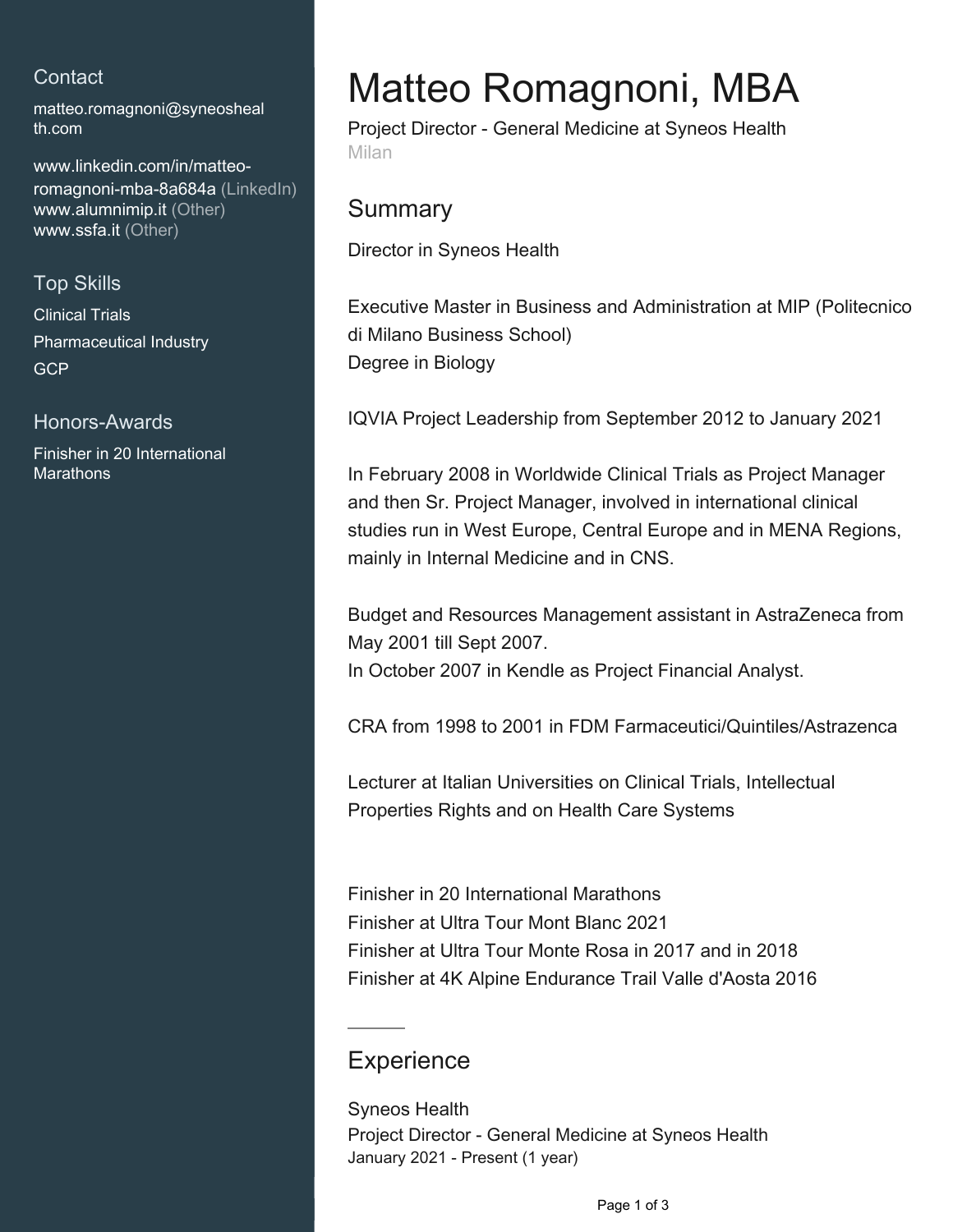IQVIA 8 years 5 months

Associate Clinical Project Management Director April 2016 - January 2021 (4 years 10 months) Milan - Italy

Program Director for multiple clients

Senior Clinical Project Manager September 2012 - March 2016 (3 years 7 months) Milan Area, Italy

#### Worldwide Clinical Trials

4 years 8 months

Senior Project Manager November 2009 - September 2012 (2 years 11 months)

- Matrix management of assigned functions within Study Team
- Accountable to the Client assigned team and internal Study Team for delivery of trial to budget, quality and timelines

• Accountable the internal line manager for performance according to agreed targets and appropriate management of issues at project and function level

Project Manager February 2008 - October 2009 (1 year 9 months) Milano

Kendle Project Financial Analyst October 2007 - January 2008 (4 months)

#### AstraZeneca

8 years 4 months

Budget and Resources Management Assistant May 2001 - October 2007 (6 years 6 months)

Responsible fot the Global Budget

Closely monitors the above budgeted costs and reports any deviations to the

Clinical Research Director (CRD)

Ensures the Project Budget production process is followed according to

procedure and timelines - local and regional

Supervision of finanace tool reporting

Coordinate resources allocation